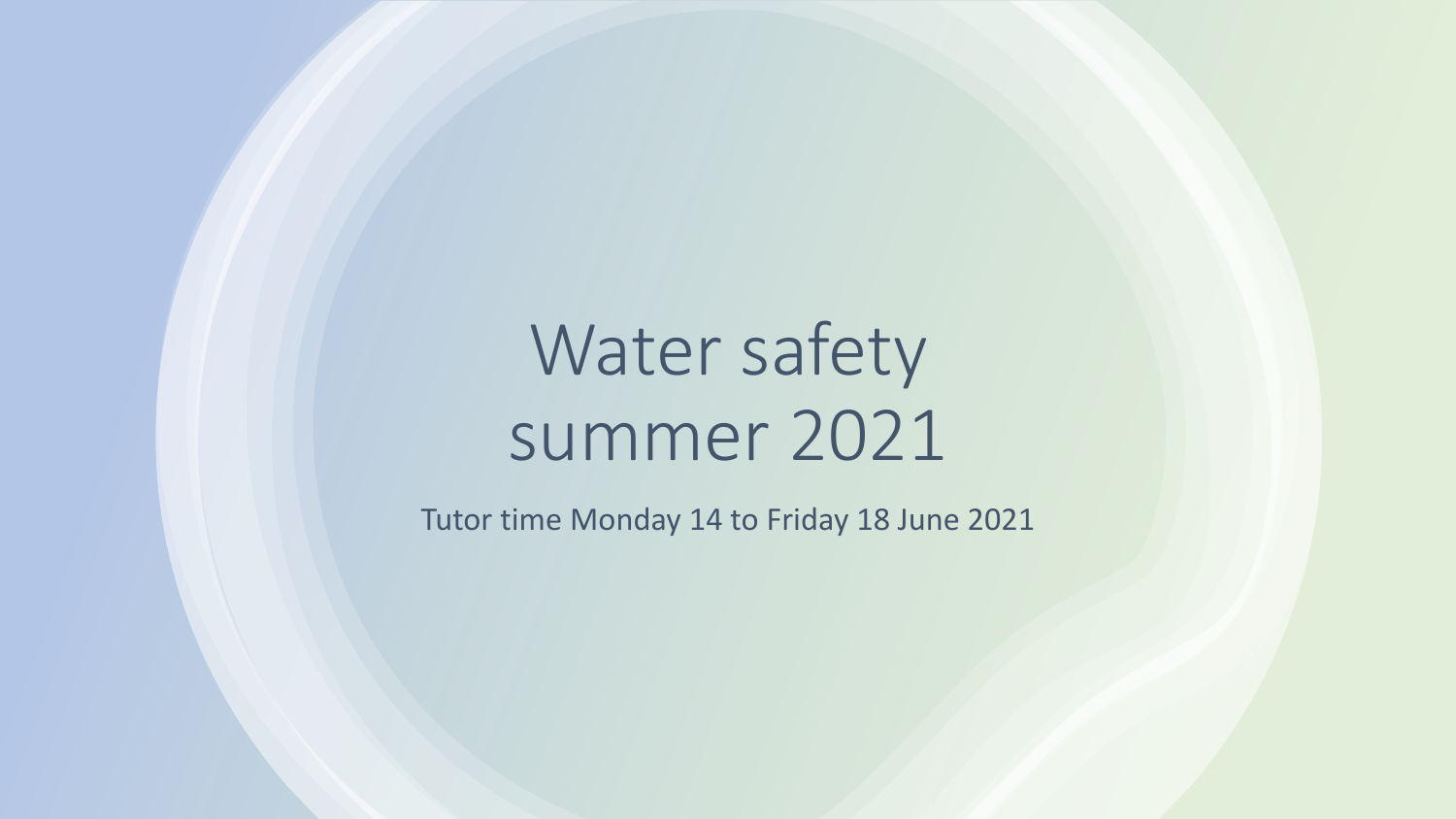#### Thinking about cooling off in the river?

On a hot day, it might seem like a great idea to cool down in open water. However, you are strongly advised to stay out of the water. There are too many risks that you can't see hidden below the surface, and lots of other ways you can cool down with two feet on the towpath.

All resources are from:

[Canal & River Trust | Wellbeing for everyone](https://canalrivertrust.org.uk/)  (canalrivertrust.org.uk)

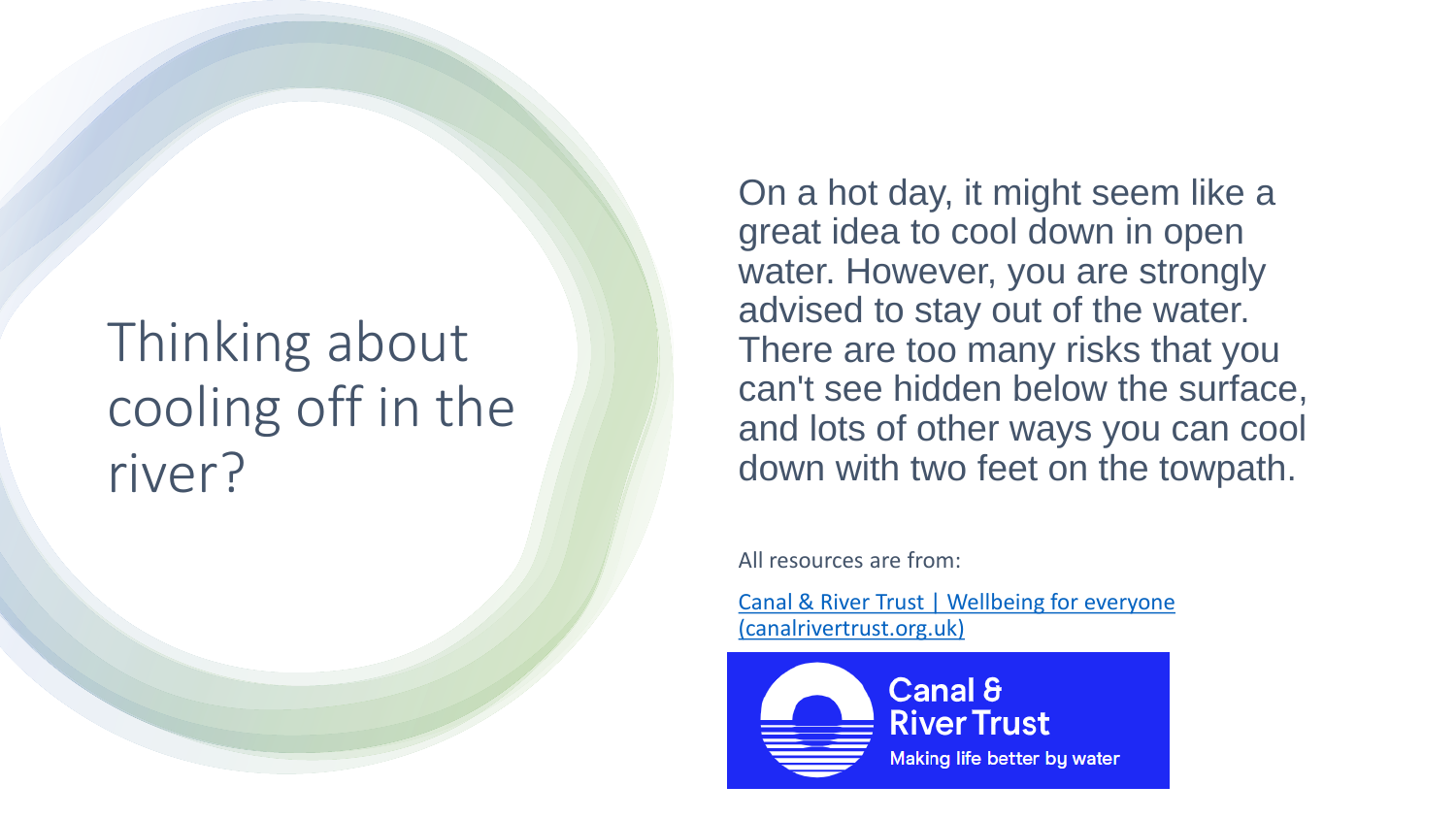#### What do you need to know?

- <https://youtu.be/nSiUDBkTsNI>
- <https://youtu.be/Mhxa8TsRMvw>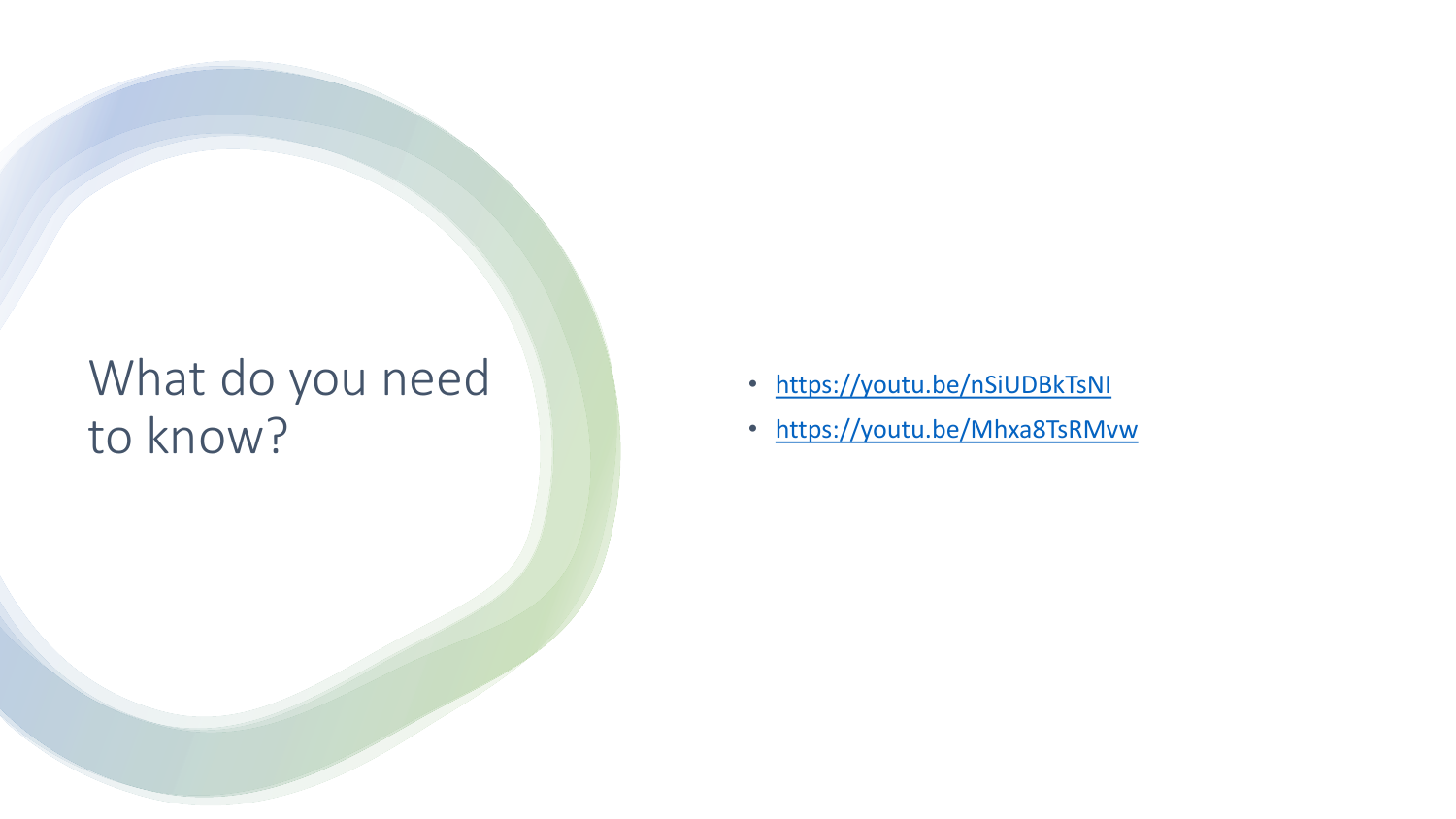## **Depth perception**

Canals are often shallow, which you can't tell from the surface. If you jump in you are likely to injure yourself, possibly seriously

However, don't be fooled by thinking that all canals are shallow. If you can't put your feet on the ground, it'll be much harder to get out. Rivers, reservoirs and docks are generally much deeper, and colder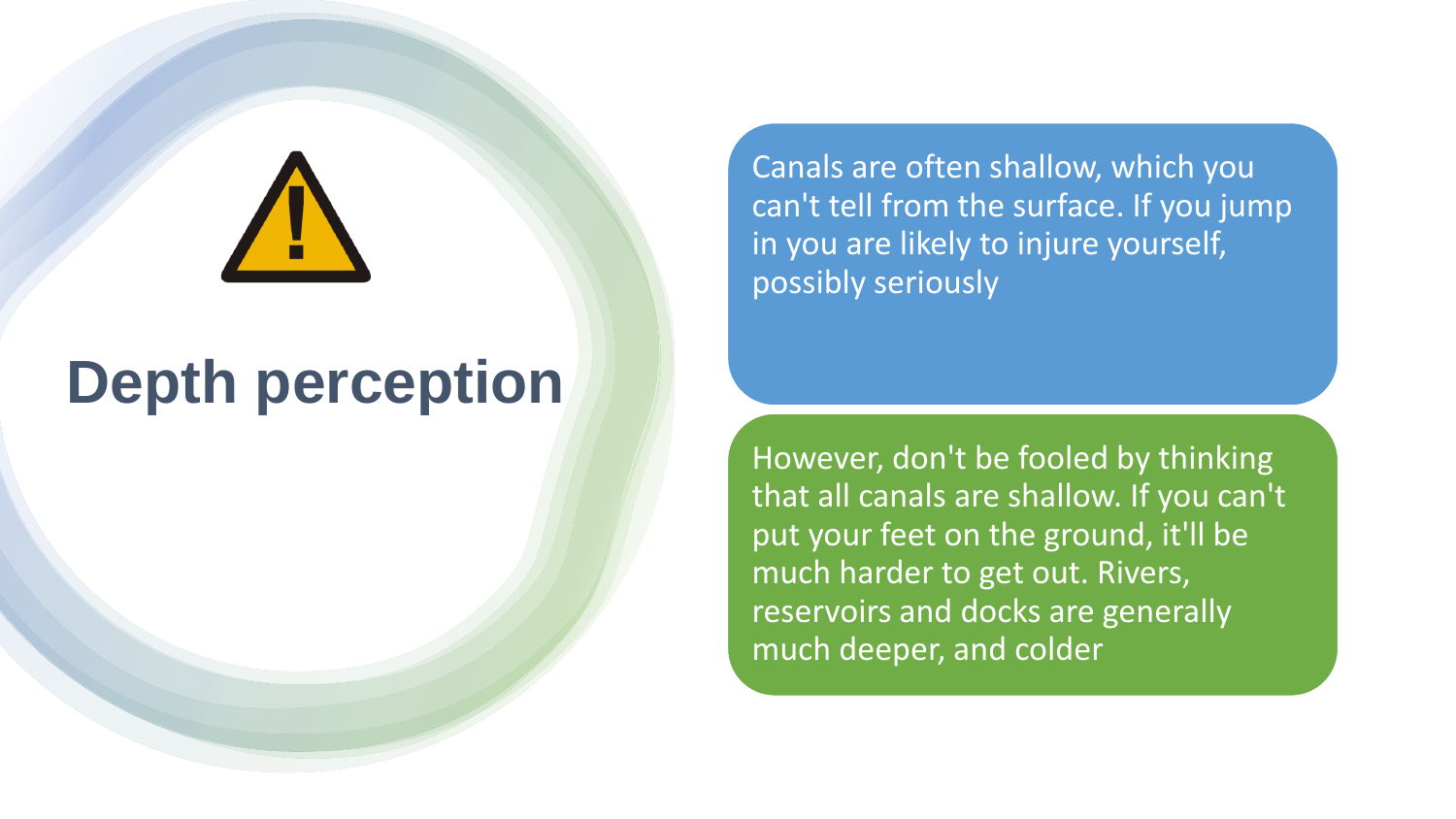

### **Hidden dangers under the water**

Canals are havens for wildlife and maintaining water habitats are an important part of our work. If you're in the water, reeds and other plant life could get tangled around your limbs and trap you in the water making it very difficult to climb out

Sadly, rubbish like shopping trolleys can be [lurking below the surface](https://canalrivertrust.org.uk/news-and-views/features/plastic-and-litter-in-our-canals/creating-cleaner-canals) of canals and rivers. If you're in the water you could injure yourself by cutting yourself on a rusty old bicycle or broken glass, or get trapped on a larger piece of rubbish, like a trolley or even a motorbike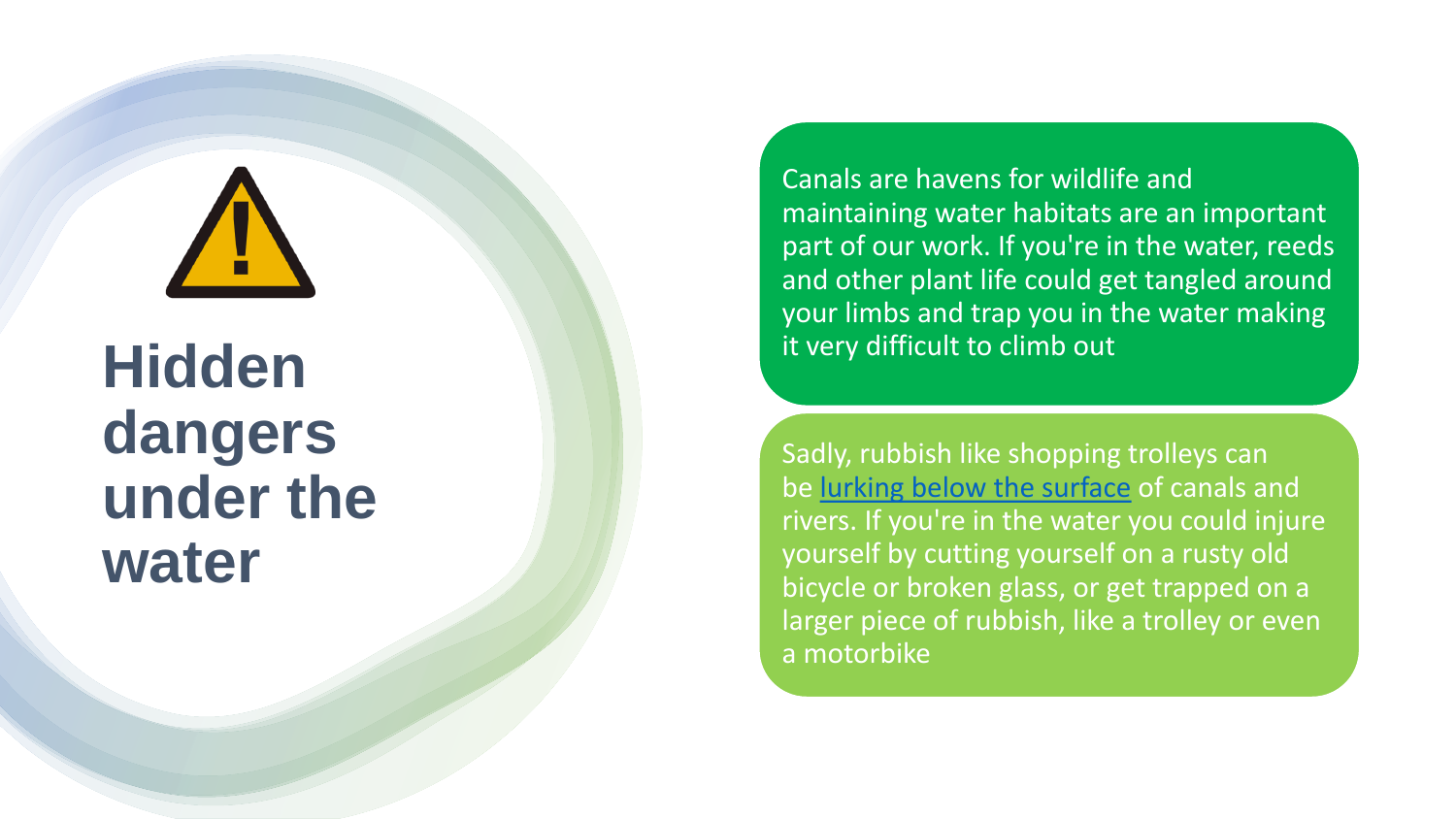#### **Disease**

Waterborne diseases, including Weil's Disease (leptospirosis), are extremely rare, but if you are swimming you're most exposed to them. If you are likely to come into contact with water it's sensible to take a few precautions:

If you've got any cuts or scratches, keep them covered

If you fall in, take a shower and treat cuts with antiseptic and a sterile dressing

Wash wet clothing before you wear it again

If you develop flu-like symptoms within two weeks, see a doctor and mention that you fell in the water. Not all doctors will know to look for signs of Weil's Disease, so do suggest it as a possibility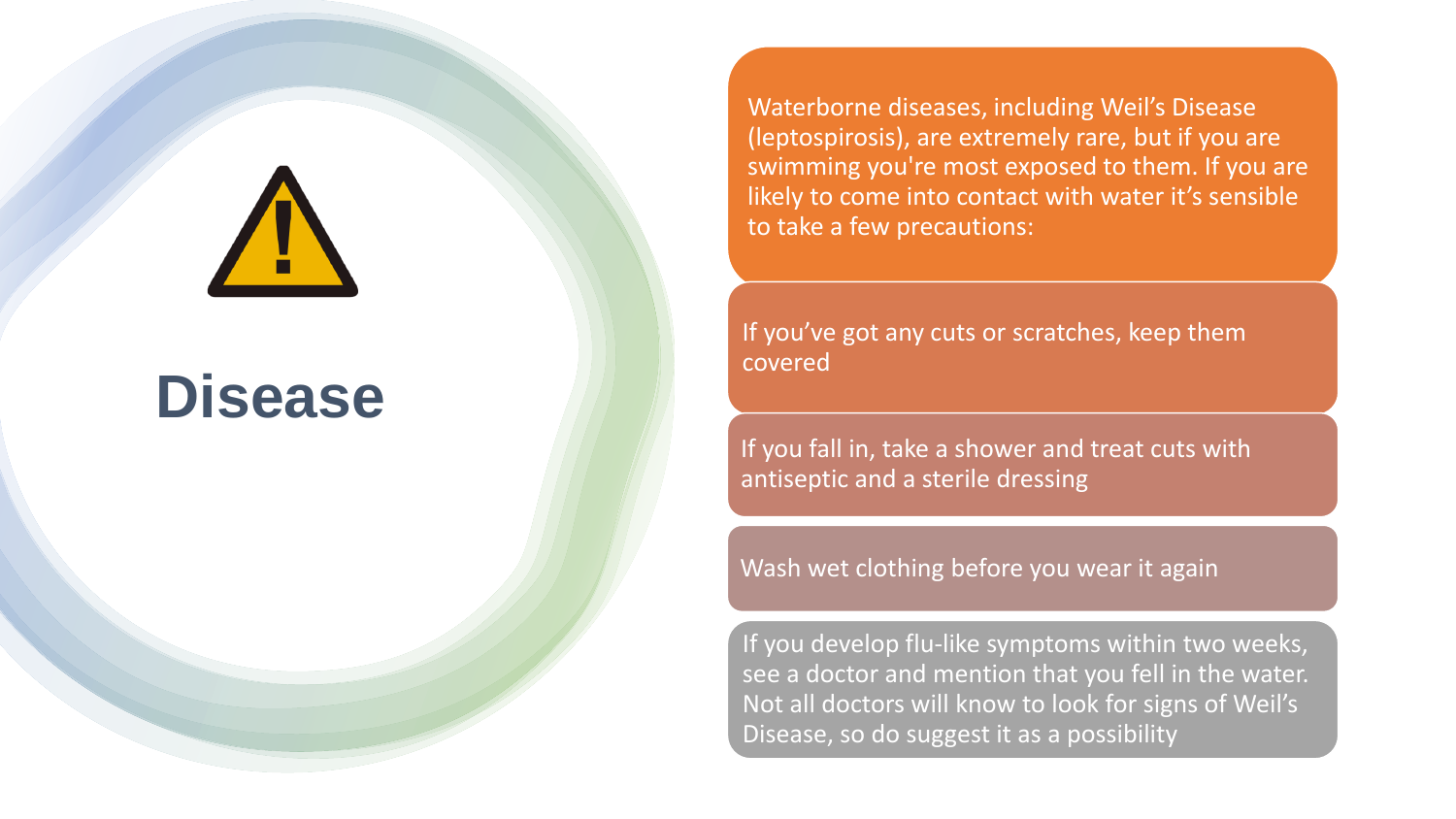### **Cold temperatures**

Even on a hot day inland waterways will be colder than you think, particularly reservoirs and docks as they're deeper. Low temperatures can cause your blood to rush away from your muscles to protect your organs and limbs and muscles may become fatigued quickly - this can lead to drowning

See more information from the RLSS about what [cold water can do to your body](http://www.rlss.org.uk/water-safety/water-safety/cold-water-shock/)